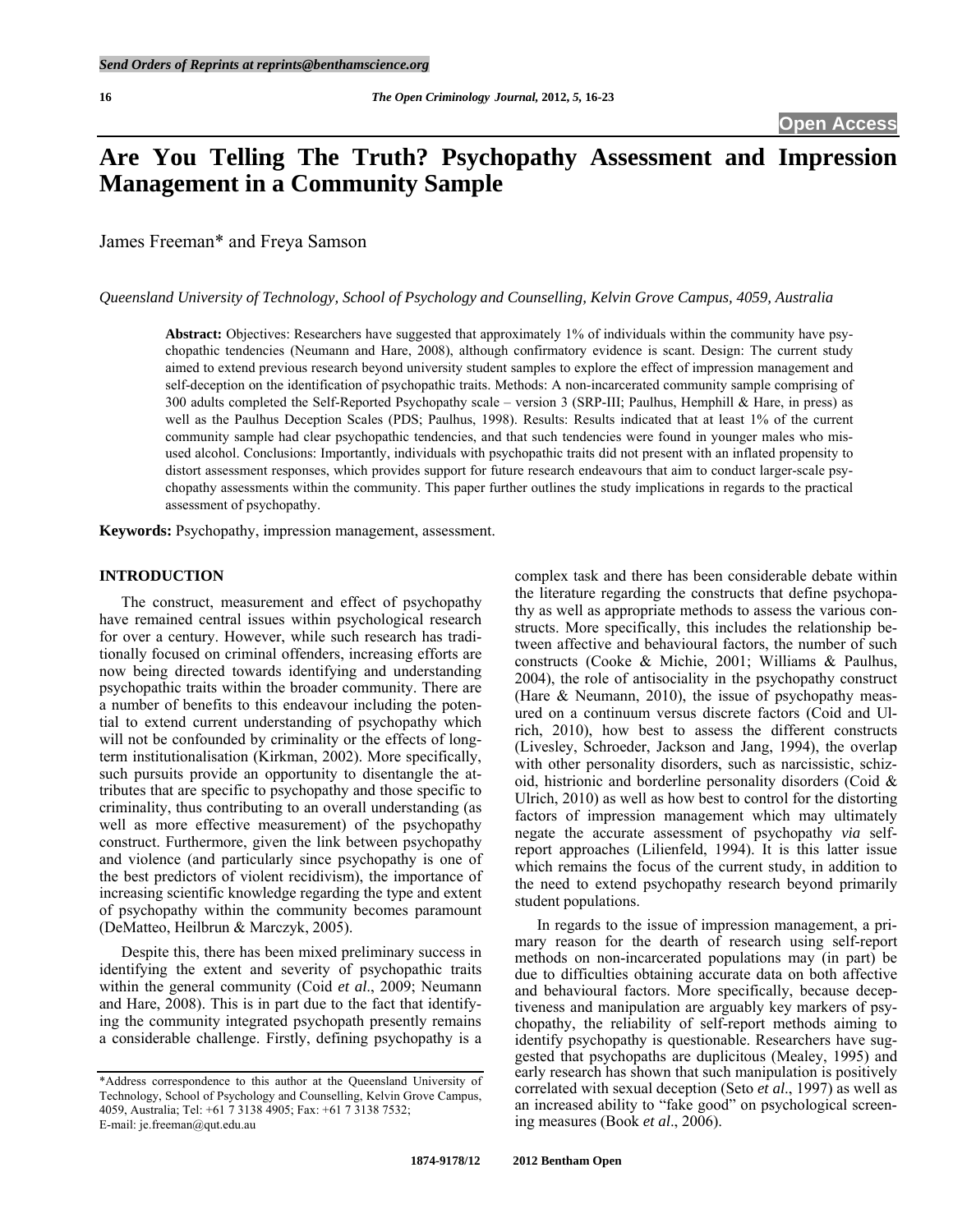However, it is also noted that an opposing body of research has demonstrated that those with high psychopathic tendencies are no more effective at malingering (e.g., "faking good or bad") than the general population (Kropp & Rogers, 1993). Furthermore, other researchers have found no link between psychopathy and malingering (Kucharski, Duncan, Egan & Falkenbach, 2006). As such, it has been proposed that those with psychopathic traits may have insufficient insight to accurately describe themselves and there is also the suspected inability that self-report measures can correlate highly with either the PCL-R or other measures (Edens, Buffington, Tomicic, & Riley, 2001). The extent of selfreport bias within the wider field of psychology is reflected in the development and incorporation of lie scales within a number of popular personality assessment scales (e.g., MMPI, PAI). The issue of socially desirable responding factors of self-deception and impression management identified by Paulhus (1984) are of particular relevance to the assessment of psychopathy.

 Paulhus (1998) developed the Paulhus Deception Scales (PDS) specifically to address impression management (IM) and self-deceptive enhancement (SDE) in self-report methodologies. Therefore, incorporating the PDS into a selfreport study of psychopathy may shed light on the potentially confounding problem of dishonesty within self-report methods for this group, and it may be considered surprising that view such research endeavours have been completed within the arena of self-report psychopathy assessment.

 A further methodological issue is that in regards to community-based samples, it is noteworthy that the study of psychopathy in non-incarcerated populations has focused heavily on student populations (Del Gaizo & Falkenbach, 2008; DeMatteo *et al*., 2005; Forth *et al*., 1996; Mahmut *et al*., 2008; Salekin, Trobst & Krioukova, 2001; Williams & Paulhus, 2004). While meeting the non-incarcerated criteria, it is however questionable whether student samples are representative of the general community. Student populations may only be more representative of the general community (as opposed to criminal populations) to the extent that criminality has been removed. However, skewed variables such as age, gender and occupational distributions (e.g. young female psychology students) often result from student participant research (e.g. Mahmut *et al*., 2008). There is also a predictable lack of range in income, living arrangements and other socio-demographic factors amongst an exclusively student population. Furthermore, the base rate of psychopathy for student populations is expected to be low (Forth *et al*., 1996; Levenson, Kiehl, & Fitzpatrick, 1995, Ross & Rausch, 2001). In sum the populations most frequently studied in psychopathy research have been adult male criminal offenders and young female psychology students, neither of which are representative of the general community.

 Despite the above, it has been estimated that psychopathy exists in 1% of the general non-incarcerated population (Kirkman, 2002; Neuman & Hare, 2008). An early study, on a small sample sizes found a high prevalence of sociopathy in the general population, which is theorised to reflect behavioural (Factor 2) manifestations of psychopathy rather than affective or interpersonal differences (Factor 1) (Widom, 1977). In contrast, a more recent community-based study

found that participants exhibited more core personality features of psychopathy (Factor 1) than core behavioural features (Factor 2) ( Dematteo *et al*., 2006). Other studies have found a base rate of Antisocial Personality Disorder (ASPD) much higher for males than for females in a general population studies (Robins, 1991), and psychopathy has been found to be associated with self-reported criminal activity, substance abuse and ASPD (Forth *et al*., 1996). Apart from these preliminary studies, research has yet to comprehensively examine the prevalence (and type) of psychopathic constructs that can be found among community samples.

 Taken together, the current study aims to examine the existence and prevalence of psychopathic traits within a community sample, by obtaining data from a diverse sample in regards to age, educational backgrounds, income and employment status. Additionally, the study endeavours to examine the relationship between psychopathy and impression management, in particular, whether it is possible to identify psychopathic tendencies in high functioning individuals, given the tendency of the psychopath to be inclined to use deception.

#### **METHODOLOGY**

#### **Participants and Design**

 A total of 300 adult community members participated in the study, mainly from the Brisbane metropolitan and surrounding area. All participants were required to be nonincarcerated adults over the age of 18 years. The voluntary and anonymous nature of the study was communicated *via* an information sheet distributed to all participants. Participation was without direct personal gain or benefit. Data was collected over a six month period (February - July 2010) and participants voluntarily completed either an on-line or paperbased version of the questionnaire. No between-group differences were found in responses between the data collection methods. There was no random assignment of participants to the sample group. Rather, a convenience sample was utilised where an e-mail (with a link to the questionnaire) was sent out to the authors' work colleagues. Participants were encouraged to forward the e-mail onto others, including family and friends. Additionally, the primary author placed copies of the questionnaire in various medical practices waiting rooms and patients completed the questionnaire while they waited for an appointment. The sampling approach resulted in a diverse range of general community members participating in the study.

#### *Demographic Details*

 The first section of the questionnaire was designed to obtain a variety of demographic information such as age, gender, educational background, employment, income, living arrangements, marital status, etc. The demographic section also incorporated questions that related to: alcohol and drug use, traffic and parking offences, criminal conviction history, mental health, relationship and accommodation status and satisfaction levels.

#### *Psychopathy Scale*

 The 64-item Self-Report Psychopathy scale – version III (SRP-III; Paulhus *et al*., in press) was utilised that measures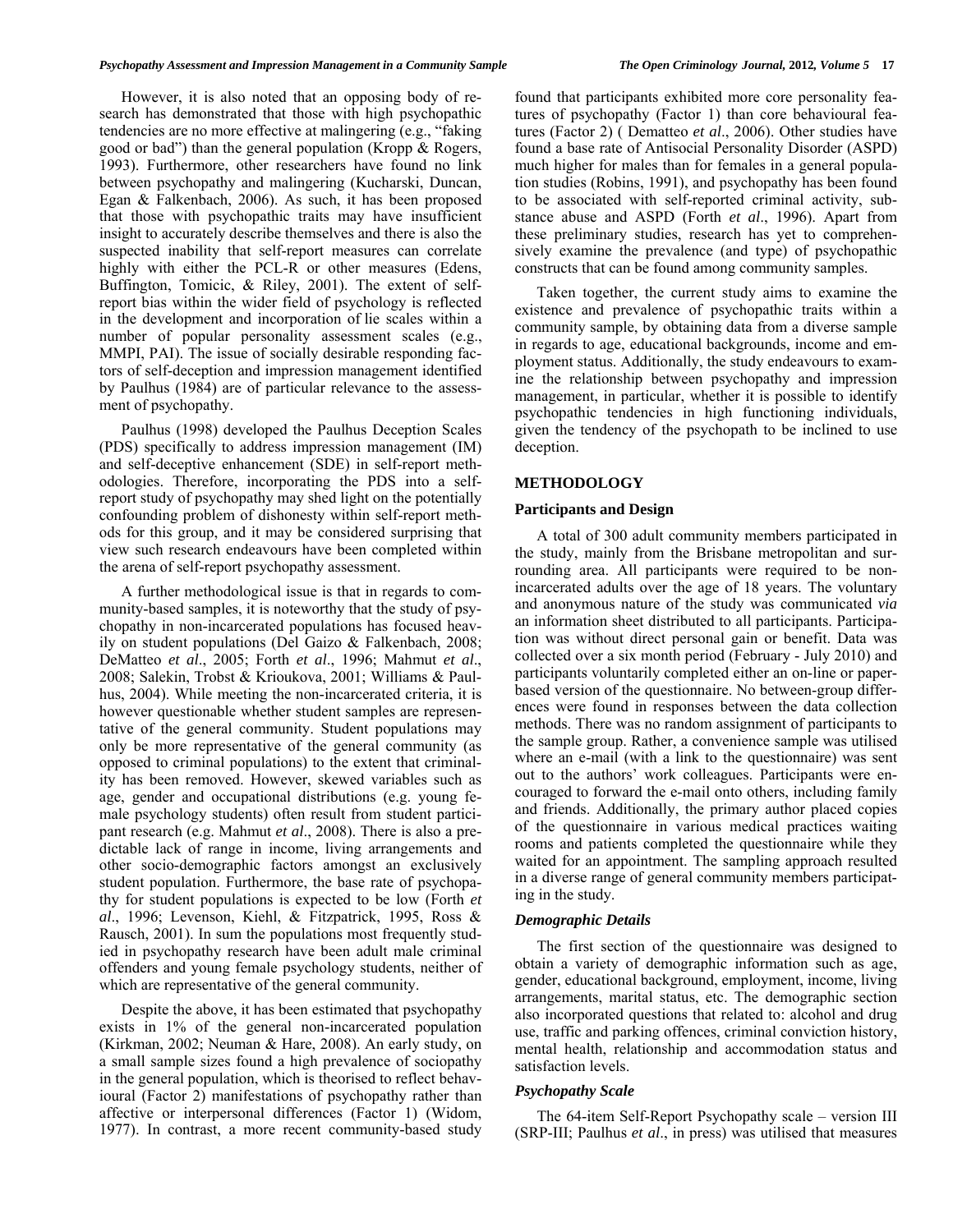a four-factor model of psychopathy: (a) interpersonal manipulation (b) callous affect (c) erratic lifestyle and (d) criminal tendencies (Paulhus, Hemphill, & Hare, in press). The measure is designed to assess the core features of psychopathy among non-incarcerated populations and each item is rated on a 5-point Likert-scale from 1 (*disagree strongly*) to 5 (*agree strongly*). Twenty-one items across the four subscales are reverse scored and responses are summated for each subscale to deliver four scores. The total SRP-III score is also obtained by summing the four subscale scores. Paulhus *et al*., (in press) found the SRP-III to have good internal consistency (Cronbach's alpha =  $.81$ ) and it has also more recently been used with incarcerated inmates (Baskin-Sommers et a., 2011).

## *Deception Scales*

 The Paulhus Deception Scales (PDS): The Balanced Inventory of Desirable Responding-7 (Paulhus, 1998) was used to measure deception. The PDS is a 40-item questionnaire that measures an individual's tendency to give socially desirable responses on self-report instruments. All items are presented as statements, for example, 'I sometimes tell lies if I have to' and 'I never swear'. The PDS contains two subscales, Self-Deceptive Enhancement (SDE) and Impression Management (IM) made up of 20 items each. SDE is the tendency to provide an agreeable self-profile that is due to an overly confident, yet inaccurate, self-image. In contrast, IM involves the tendency to consciously respond to items in an attempt to make the respondent appear favourable to whomever interprets the results. Each item is scored on a 5-point Likert-scale from 1 (not true) to 5 (very true). It is designed to be administered concurrently with other psychological assessment instruments. Items are phrased in contemporary, gender-neutral language. Paulhus (1998) found the PDS to have good internal consistency (Cronbach's  $\alpha$  = .85).

# **RESULTS**

## **Sample Characteristics**

 Participants' ages ranged from 18 to 72 years of age (*M* = 40.61,  $SD = 12.12$ ). As depicted in Table 1, the majority of participants were employed (85.75%), university educated (64.7%), with the largest proportion being female (70.3%),

**Table 1. Demographic Characteristics of the Sample** 

| <b>Variable</b>           | $\frac{0}{0}$ | $\boldsymbol{n}$ | <b>Variable</b>       | $\frac{0}{0}$ | $\boldsymbol{n}$ |
|---------------------------|---------------|------------------|-----------------------|---------------|------------------|
| Gender:                   |               |                  | Employed:             |               |                  |
| Male                      | 29.7          | 89               | Yes                   | 85.75         | 257              |
| Female                    | 70.3          | 211              | No                    | 14.3          | 43               |
| Marital Status:           |               |                  | Salary:               |               |                  |
| Single                    | 20.7          | 62               | Less than \$25000     | 10.0          | 30               |
| Married                   | 53.7          | 161              | $$25001 - $50000$     | 23.3          | 70               |
| De Facto                  | 16.0          | 48               | \$50001 - \$75000     | 29.0          | 87               |
| Divorced                  | 5.3           | 86               | \$75001 - \$100000    | 12.7          | 38               |
| Widowed                   | 1.7           | 5                | \$100001-\$150000     | 7.3           |                  |
| Separated                 | 2.3           | $\tau$           | More than \$150000    | 6.0           | 18               |
| <b>Education Level:</b>   |               |                  | Living Arrangements:  |               |                  |
| Junior (Grade 10)         | 6.0           | 18               | With parents          | 6.0           | 18               |
| Senior (Grade 12)         | 10.7          | 32               | Rent alone            | 9.3           | 28               |
| TAFE/Tech College         | 13.7          | 41               | Rent with Others      | 16.0          | 48               |
| University                | 64.7          | 194              | Paying mortgage       | 47.3          | 142              |
|                           |               |                  | Own home              | 20.7          | 62               |
| Alcohol Intake Frequency: |               |                  | Mental Health Issues: |               |                  |
| Never                     | 9.0           | 27               | Yes                   | 29.0          | 87               |
| Monthly or less           | 19.3          | 58               | N <sub>0</sub>        | 70.7          | 212              |
| 2 to 4 times/month        | 25.0          | 75               | Criminal Conviction:  |               |                  |
| 2 to 3 times/week         | 27.3          | 82               | Yes                   | 4.3           | 13               |
| 4+ times/week             | 19.0          | 57               | No                    | 95            | 285              |

Note. Remaining % = missing data.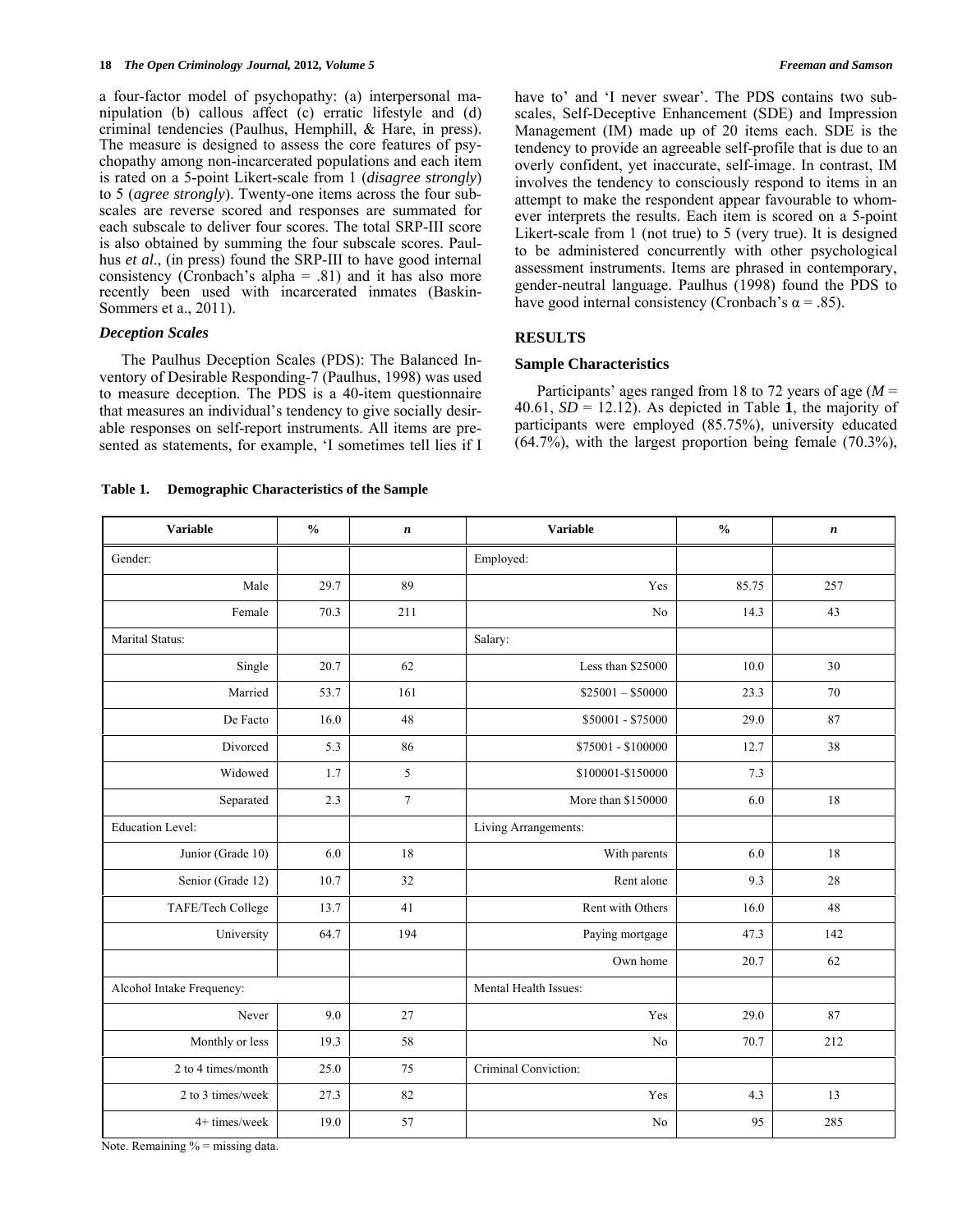| Table 2. Cronbach's Alpha Coefficients for the SRP-III and PDS Scales |  |  |  |  |  |
|-----------------------------------------------------------------------|--|--|--|--|--|
|-----------------------------------------------------------------------|--|--|--|--|--|

| <b>Scale</b>                     | No. of Items | <b>Current Study: Cronbach's Alpha Coef-</b><br>ficients $(\alpha)$ | Original study: (Norm Sample): Cron-<br>bach's Alpha Coefficients $(\alpha)$ |
|----------------------------------|--------------|---------------------------------------------------------------------|------------------------------------------------------------------------------|
| Overall SRP-III                  | 64           | .94                                                                 | .81                                                                          |
| Interpersonal Manipulation (IPM) | 16           | .85                                                                 | .81                                                                          |
| Callous Affect (CA)              | 16           | .84                                                                 | .79                                                                          |
| Erratic Lifestyle (ELS)          | 16           | .85                                                                 | .74                                                                          |
| Criminal Tendencies (CT)         | 16           | .78                                                                 | .82                                                                          |
| Overall PDS                      | 40           | .79                                                                 | .85                                                                          |
| Impression Management (IM)       | 20           | .75                                                                 | Not available                                                                |
| Self-Deceptive Enhancement (SDE) | 20           | .79                                                                 | Not available                                                                |

*Note.* SRP-III = Self-Report Psychopathy Scale – Version III; PDS = Paulhus Deception Scales.

**Table 3. Norms, Self-reported Psychopathy (SRP-III) and Deception (PDS) Means and Standard Deviations According to Gender** 

|                                  | Norms $(N = 194)$  |           |       |                | Current study $(N = 300)$ |              |        |                |        |               |  |
|----------------------------------|--------------------|-----------|-------|----------------|---------------------------|--------------|--------|----------------|--------|---------------|--|
| <b>Scale</b>                     | <b>Males</b>       |           |       | <b>Females</b> |                           | <b>Males</b> |        | <b>Females</b> |        | <b>Totals</b> |  |
|                                  | М                  | <b>SD</b> | M     | <b>SD</b>      | M                         | SD           | M      | <b>SD</b>      | M      | SD            |  |
| Interpersonal Manipulation (IPM) | 47.2               | 9.5       | 41.0  | 8.9            | 39.19                     | 10.49        | 32.49  | 7.77           | 34.48  | 9.17          |  |
| Callous Affect (CA)              | 44.5               | 7.2       | 34.3  | 8.0            | 38.62                     | 9.01         | 30.46  | 6.40           | 32.88  | 8.16          |  |
| Erratic Lifestyle (ELS)          | 46.5               | 9.0       | 41.4  | 8.2            | 43.24                     | 9.50         | 35.02  | 8.84           | 37.46  | 9.78          |  |
| Criminal Tendencies (CT)         | 26.9               | 8.9       | 22.8  | 8.3            | 25.75                     | 21.34        | 21.34  | 5.55           | 22.65  | 6.87          |  |
| <b>SRP-III Total Score</b>       | 165.2              | 27.4      | 139.6 | 25.4           | 147.07                    | 33.26        | 118.73 | 23.12          | 127.46 | 28.52         |  |
|                                  | Norms $(N = 441)$  |           |       |                |                           |              |        |                |        |               |  |
|                                  | General population |           |       |                |                           |              |        |                |        |               |  |
|                                  | M                  |           | SD    |                |                           |              |        |                |        |               |  |
| Self-Deceptive Enhancement (SDE) | 2.20               |           | 2.30  |                | 3.00                      | 3.27         | 2.80   | 3.00           | 2.88   | 3.05          |  |
| Impression Management (IM)       | 6.70               |           | 4.00  |                | 6.78                      | 3.37         | 8.59   | 3.80           | 8.36   | 3.80          |  |
| PDS Total Score                  | 8.90               |           | 3.70  |                | 9.43                      | 4.71         | 11.20  | 5.28           | 11.22  | 5.30          |  |

and over half were married (53.7%) or in de facto relationships  $(16\%)$ . The largest proportion  $(29\%)$  of participants earned between \$50001 - \$75000 per annum and just under half (47.3%) had a mortgage. Nearly 30% of participants reported having had mental health issues in the past, which mainly involved depression and/or anxiety. In contrast, only 4.3% of participants admitted to having had a criminal conviction.

#### **Factor Analysis**

 The 64-item SRP-III and the 40-item PDS were subjected to Exploratory Factor Analysis (SPSS version 19). Consistent with the findings of (Paulhus *et al*., in press), Exploratory Factor Analysis revealed a 4 factor solution for the SRPIII and a 2 factor solution for the PDS. As highlighted in Table **4**, moderate correlations were found between factors for each scale. Some cross-loadings between the IPM and CA factors were also evident. Finally, items demonstrated significant factor loadings  $(>30)$  and were consistent with those obtained by (Paulhus *et al*., in press). Therefore, the items and the factor structure of the SRP-III and the PDS were retained in the subsequent statistical analyses.

## **Scale Reliability**

 It is noted that little published research has reported on the internal consistency of both the PDS scales and SRP-III. Therefore, Cronbach's alpha scores were calculated for each of the SRP-III and PDS scales to investigate internal reliabilities and are presented in Table **2**. The scores for the PDS demonstrated satisfactory psychometric properties while the SRP-III demonstrated good to excellent psychometric properties (Tabachnick & Fidell, 2007). Reliability coefficients from the current study are consistent with or elevated com-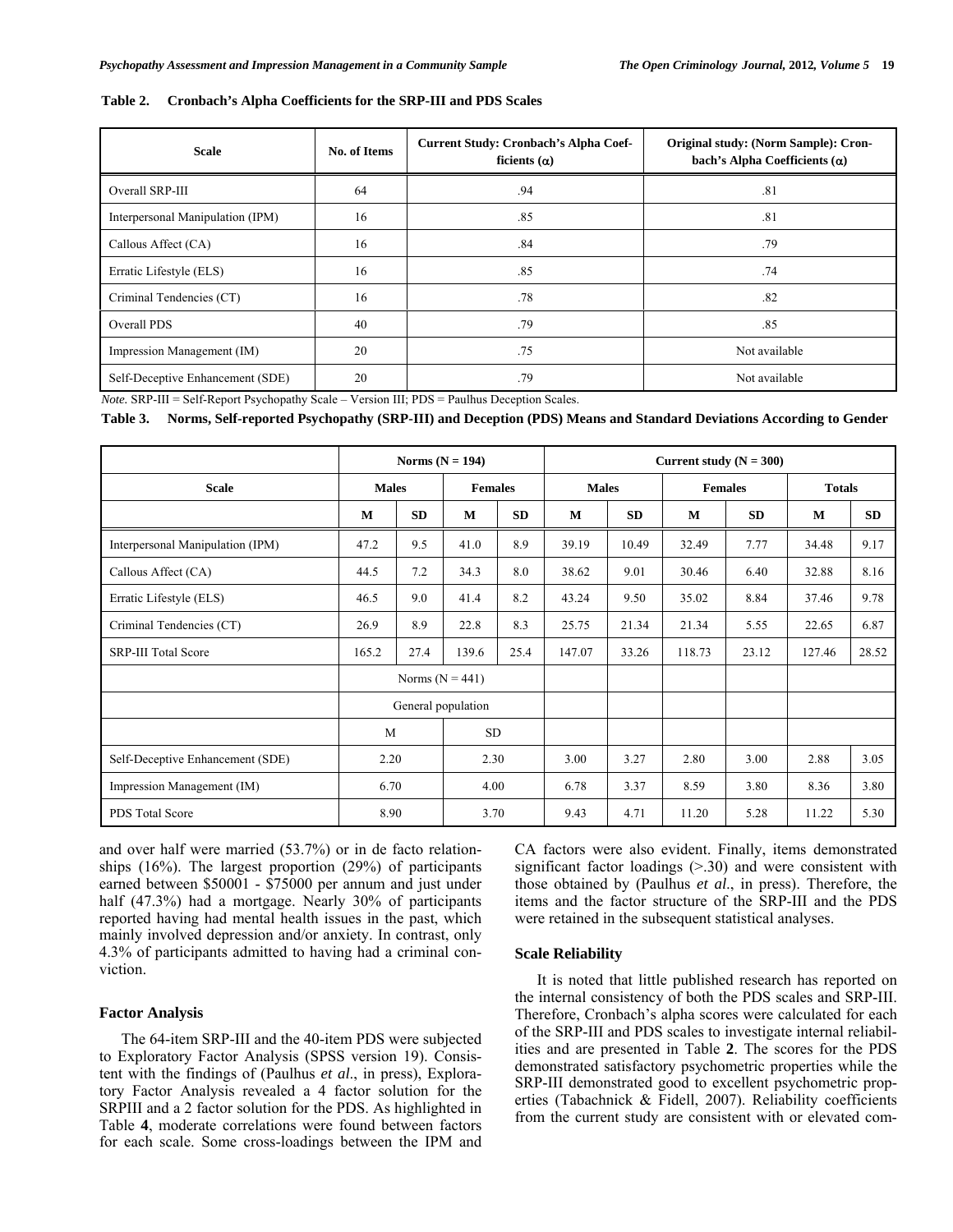|                         | 1.                       | 2.             | 3.      | 4.                       | 5.                       | 6.                       | 7.                       | 8.       | 9.                       | 10.                      | 11.                      |
|-------------------------|--------------------------|----------------|---------|--------------------------|--------------------------|--------------------------|--------------------------|----------|--------------------------|--------------------------|--------------------------|
| $1.$ Age                | $\overline{\phantom{a}}$ | .11            | $-17**$ | $-.27**$                 | $-18**$                  | $-24**$                  | $-12*$                   | $-.25**$ | $.19**$                  | .05                      | $.16**$                  |
| 2. Salary               |                          | $\blacksquare$ | $.13*$  | $-.06$                   | .02                      | $-.08$                   | $-11$                    | $-.08$   | .09                      | .08                      | .11                      |
| 3. Drinking Total Score |                          |                | $\sim$  | $.30**$                  | $.26**$                  | $.38**$                  | $.34**$                  | $.38**$  | $-.30**$                 | $-.07$                   | $-.25**$                 |
| 4. IPM                  |                          |                |         | $\overline{\phantom{a}}$ | $.74*$                   | $.65**$                  | $.56**$                  | $.89**$  | $-.57**$                 | $-.07$                   | $-44**$                  |
| 5. CA                   |                          |                |         |                          | $\overline{\phantom{a}}$ | $.60**$                  | $.54**$                  | $.86**$  | $-39**$                  | $-.12$                   | $-.34**$                 |
| 6. ELS                  |                          |                |         |                          |                          | $\overline{\phantom{a}}$ | $.51**$                  | $.85**$  | $-.50**$                 | $-13$                    | $-.43**$                 |
| 7. CT                   |                          |                |         |                          |                          |                          | $\overline{\phantom{a}}$ | $.75**$  | $-33**$                  | $-.04$                   | $-.25**$                 |
| 8. SRP-III              |                          |                |         |                          |                          |                          |                          | ۰        | $-.55**$                 | $-.11$                   | $-.45**$                 |
| 9. IM Score             |                          |                |         |                          |                          |                          |                          |          | $\overline{\phantom{a}}$ | $.20**$                  | $.83**$                  |
| 10. SDE Score           |                          |                |         |                          |                          |                          |                          |          |                          | $\overline{\phantom{a}}$ | $.71**$                  |
| 11. PDS Total Score     |                          |                |         |                          |                          |                          |                          |          |                          |                          | $\overline{\phantom{a}}$ |

**Table 4. Bivariate Correlations for Age, Salary, Drinking Total Score, SRP-III Sub-factors (CA, CT, ELS, IPM), and PDS Scores (SDE & IM)** 

*Note.* \*  $p < 0.05$ , \*\* $p < 0.1$  (two-tailed); IPM = Interpersonal Manipulation. CA = Callous Affect. ELS = Erratic Lifestyle.

CT = Criminal Tendencies. SRP-III = Self-Reported Psychopathy. IM = Impression Management. SDE = Self-Deceptive Enhancement.

PDS = Paulhus Deception Scales.

pared to Cronbach's alpha scores from the original study sample.

#### **Comparison of Sample Norms**

 Means and standard deviations for the SRP-III scales, categorised by gender, are presented in Table **3** in comparison to the original scale norms. Table **3** also provides means and standard deviations for the general 'norm' population for the PDS subscales and PDS totals (Paulhus, 1998) in comparison to those from the current study, also categorised by gender. In general, SRP-III scores are lower for both males and females in the present study compared to the original 'norm' sample, but the PDS scores are higher. In the present study, on average, males scored higher than females on all four SRP-III subfactors and self-deceptive enhancement, while females had higher impression management and selfdeception scores. Overall there was a wide distribution of SRP-III total scores, ranging from  $72 - 297$ , and the mean is considerably lower than incarcerated populations which has been reported at 180.21 (Baskin-Sommers *et al*., 2011). However, it is noteworthy that fourteen participants' SRP-III total scores were identified to be 2+*SD*'s above the mean (*M*  $= 127.46$ , *SD* = 28.52). Four of these participants were identified to be 3+*SD*'s above the mean, which suggests high levels of psychopathic tendencies.

 A series of one-way repeated measured ANOVAs were also conducted to compare the means of the SRP-III subfactors. Significant differences were found between all four subfactor means, Wilks' Lambda = .22, *F*(3, 297) = 355.37,  $p < .001$ , (multivariate partial eta squared)  $\eta^2 = .78$  ( $r = .88$ ). Subsequent post hoc multiple comparisons also indicated significant differences between all combinations of the four subfactor means with erratic lifestyle having the highest mean  $(M = 37.46)$ , followed by interpersonal manipulation

 $(M = 34.48)$  then callous affect  $(M = 32.88)$  and lastly criminal tendencies  $(M = 22.65)$ .

 Regarding overall PDS scores, participants were much more likely to engage in impression management tendencies compared to self-deceptive enhancement e.g.,  $M = 8.36$  vs  $M$ = 2.88. In regards to total PDS scores, a closer inspection revealed that 22 female and 5 male  $(n = 27)$  participants scored above 70 ("very much above average") and 2 males scored below 30 ("very much below average").

## **Correlations**

 Bivariate correlations (Pearson's *r*) were conducted to explore whether there were any relationships between the SRP-III and PDS subfactors, as well as sociodemographic characteristics such as age, salary, drinking total scores, etc. The correlations indicated a number of significant, albeit weak, relationships between the variables. For instance and notably, as age increased, so did impression management scores  $(r = .19)$  while drinking scores  $(r = .17)$ , IPM  $(r = .19)$ .27), CA  $(r = -18)$ , ELS  $(r = -0.24)$ , CT  $(r = -0.12)$  and SRP-III scores (*r* = -.25) all significantly decreased (all *p*s two-tailed < .01). On a lesser note, salary was not associated with the SRP-III or PDS factors, however a significant, though very weak positive relationship was revealed between drinking and salary  $(r = .13)$ . A significant negative relationship between impression management and drinking  $(r = -.30, p <$ .01) indicated that the more participants' (mis)used alcohol, the less likely they were to engage in impression management. As expected, the four SRP-III subfactors were highly interrcorrelated, as were the components of the PDS scale: impression management and self-deceptive enhancement. However, in regards to current study's central research question, significant negative relationships were identified between SRP-III subfactor and total scores and PDS scores such that the higher participants' SRP-III score, the lower the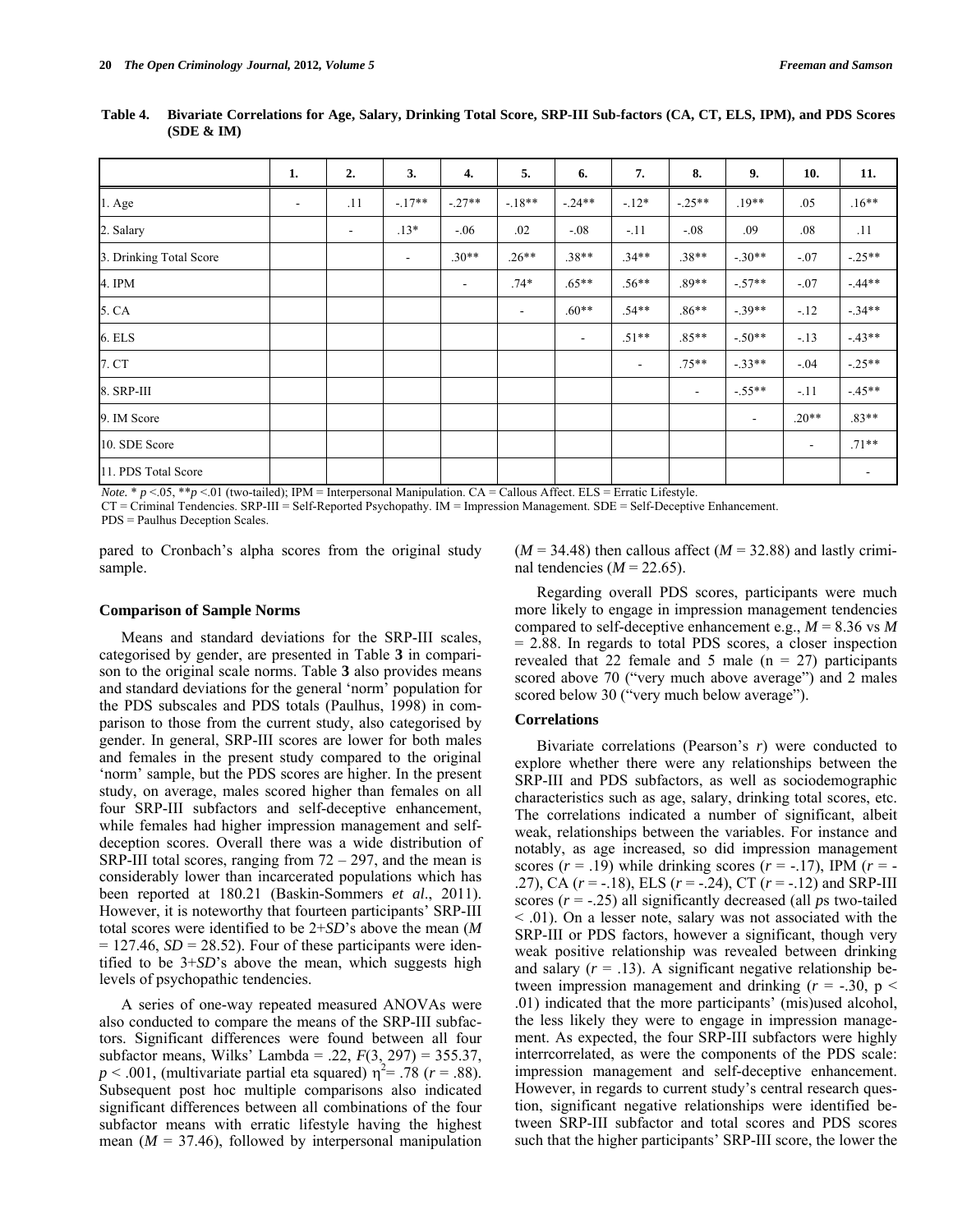PDS scores. This was particularly the case with impression management scores, indicating that as psychopathy increased, impression management decreased. Closer scrutiny of the data at an individual level revealed that seven of the participants who scored the highest SRP-III scores also had the lowest impression management scores. Taken together, age, drinking level, impression management and PDS total scores were therefore indicated as having significant, though weak to average relationships with all of the SRP-III subfactor and total scores. In contrast salary and self-deceptive enhancement appeared to have no relationships with the SRP-III subfactors, and thus no further analyses were undertaken.

#### **DISCUSSION**

 The study of psychopathy, particular the extent and measurement of psychopathic tendencies, continues to receive increasing research attention. While such research endeavours have traditionally focused on forensic populations, researchers propose there are a number of benefits associated with examining non-incarcerated samples, in particular, studying the construct without the possibly confounding effects of criminality or long-term institutionalisation (Kirkman, 2002). As a result, the current study aimed to examine the existence and prevalence of psychopathic traits within a community sample as well as investigate the relationship between psychopathy and impression management, given the tendency for such individuals to be inclined to use deception.

 Firstly, it is noteworthy that similar to the small amount of research in this area (Kirkman, 2002; Neuman & Hare, 2008) approximately 1% of the sample (e.g.,  $n = 4$ ) demonstrated clear psychopathic tendencies. However, because the SRP-III measures psychopathy as a dimensional construct, there is no line drawn between 'psychopathy' and 'nonpsychopathy'. Nevertheless, the current results indicate that there are differing degrees of psychopathy detectable within this community sample, and the current four participants scored remarkably higher on the psychopathy scale than the majority of the sample. In regards to the type of psychopathy and consistent with previous research (DeMatteo *et al*., 2006), it was expected that a community sample would record significantly higher affective/interpersonal (Factor 1: CA and IPM) scores than behavioural (Factor 2: ELS and CT). Results did not support this hypothesis, as the current sample, on average, scored significantly higher in erratic lifestyle followed by interpersonal manipulation, callous affect and lastly by criminal tendencies. This is despite their relatively high functioning capacities within the community, which was reflected in their education and salaries. However this may in fact be expected, given the non-criminal element of the sample.

 In regards to those with higher psychopathic tendencies, the results revealed that that those from this community sample who were more likely to have erratic lifestyles, engage in interpersonal manipulation, display callous affect and be inclined towards criminal tendencies were younger males who (mis)used alcohol. In regards to the former, this finding is consistent with the majority of psychopathy research that places young males in the highest scoring psychopathy category (e.g. Forth *et al*., 1996; Huchzermeier *et al*., 2008; Lilienfeld & Hess, 2001, Williams & Paulhus,

subfactor and total scores and thus not surprisingly, gender is an important variable in predicting psychopathy scores in this sample. In regards to the later, the results also indicate that those with higher psychopathy scores are more likely to misuse alcohol (or those who misuse alcohol tend to have higher psychopathy scores). This result is notable in light of additional research suggesting that psychopathy and substance abuse are often comorbid (Walsh *et al*., 2007), or at the very least APD and substance abuse (Hubbard *et al*., 2996; Westermeyer & Thuras, 2005). Also unsurprisingly, drinking and erratic lifestyle scores increased together.

 In regards to the central aim of the study, individuals who demonstrated the highest psychopathic traits were less likely to utilise impression management. The fact, half of those individuals scoring among the highest SRP-III scores also scored among the lowest impression management scores, which suggests impression management tendencies did not obstruct the identification of psychopathy in this community sample. Additionally and given that erratic lifestyle was the highest scoring SPR-III subfactor, this factor was also inversely related to impression management. This suggests that the more erratic an individual's lifestyle, the less likely they were to utilise impression management. Though erratic lifestyle was not significantly related to self-deceptive enhancement, erratic lifestyle did indicate a negative relationship with overall PDS scores, again suggesting that those reporting erratic lifestyles did not engage in deception. Furthermore, those who scored higher on interpersonal manipulation (which was the second highest SRP-III factor) also scored lower on impression management and on deception subfactor (PDS). That is, an increased propensity for the interpersonal manipulation of other people (presumably in their lives) did not directly translate to manipulation of the assessment process. Additionally, those with higher criminal tendencies scores were less likely to engage in impression management, although this has also previously been found among samples of violent offenders (Mills & Kroner, 2006). The results have important implications for future research (on larger and more varied community samples) as the issue of deception may not prove to negate the identification of individuals with elevated psychopathic tendencies. This result may further confirm current scientific understanding of the psychopathy construct (as well as re-affirm criteria used within assessment practices) as it is believed that such individuals who demonstrate these traits do not misrepresent the truth in an effective manner (Hare, 1991). It is noteworthy that this issue may prove to extend beyond purely forensic and/or incarcerated populations, and thus may also be relevant for community-based populations.

 Taken together, this study has provided preliminary evidence that deception, specifically impression management, does not obstruct the identification of higher functioning individuals with psychopathic traits when identified using self-report methods. While previous research purports the susceptibility of self-report methods to response distortion (Edens *et al*., 2001), this study is consistent with previous research (Mills & Kroner, 2003; Mills & Kroner, 2006) contributing to the debate by suggesting that self-report methods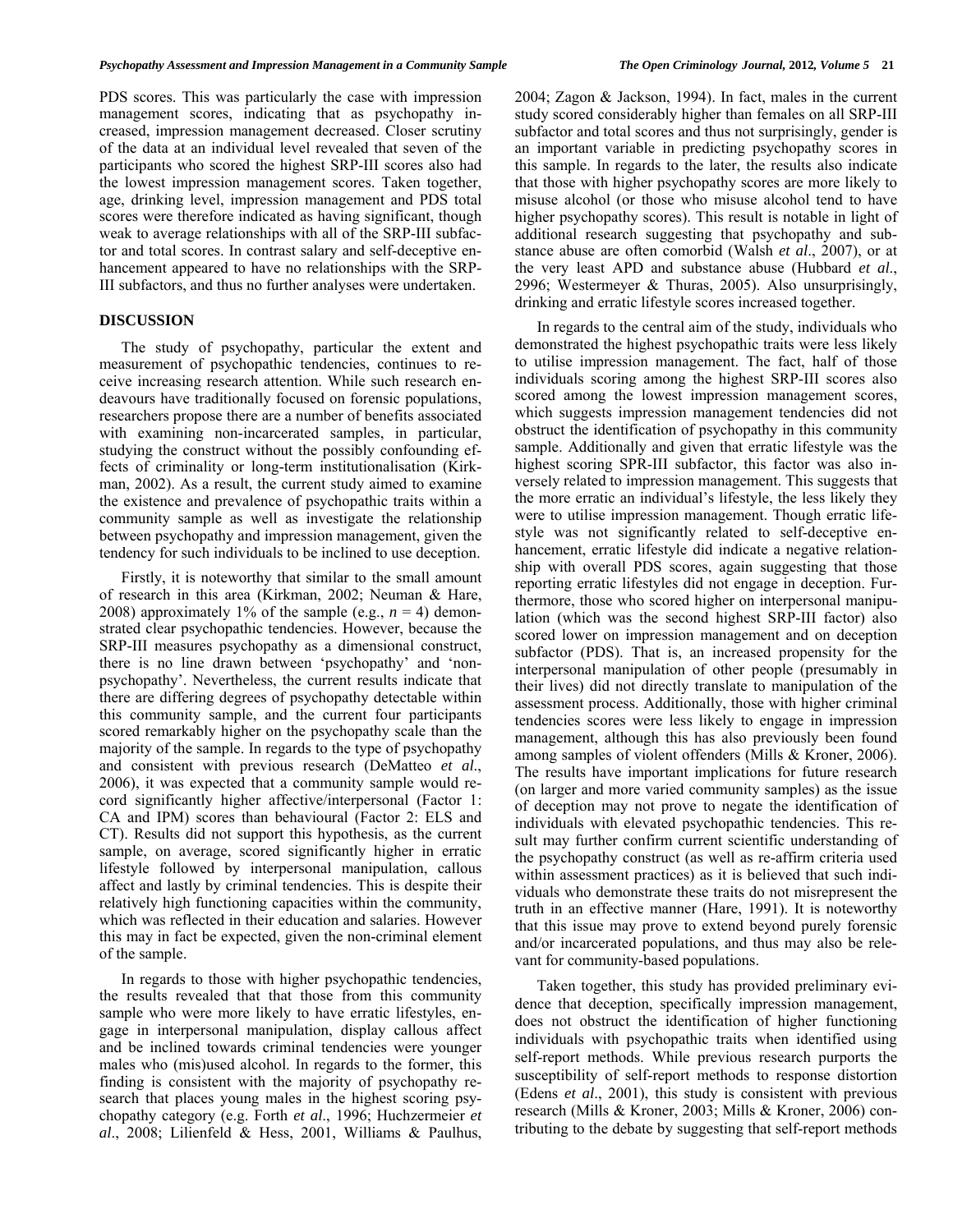may indeed be appropriate for detecting psychopathy, though further research is necessary to generalise these results. The present study also provides support for the utilisation of the SRP-III to identify individuals with psychopathic tendencies within a community sample, given that the distribution of SRP-III scores (in particular 1% of the sample presenting with clearly elevated scores) is consistent with other preliminary research in the area (Neumann and Hare, 2008).

 However, a number of limitations should be borne in mind when interpreting the results. First, the sample was to an extent, one of convenience in that a snowballing effect was utilised which most likely contributed to a significant proportion of the sample being well educated and employed. Second, although an attempt was made by using the PDS to detect those inclined towards deception, the self-report and anonymous nature of the study means that there is no way of verifying the truthfulness of demographic information provided by participants. It is possible that some participants may have felt uncomfortable accurately reporting sensitive information such as criminal history or alcohol/drug use, despite anonymity assurances. Thirdly, individuals with high psychopathy levels may not have had any incentive to misrepresent the truth given there was nothing to gain in the current study. Future research would benefit from assessing the relationship between psychopathy and deception in an experimental environment where the psychopath has an incentive to cheat or misrepresent the truth. Fourthly, there are some variables linked to the psychopathy construct by previous research that were omitted at the design stage of this study e.g., ethnic background, etc. Finally and similar to previous research, there was an uneven gender distribution as the greatest proportion were female e.g., approx 70%.

 In regards to future research, the existence and affect of impression management tendencies would be further clarified if the provided self-report data was compared with more objective data (e.g., traffic histories, criminal histories, etc) among larger sample sizes. Furthermore, research may need to consider whether those with psychopathic tendencies are in fact more likely to believe it is desirable to have qualities which others might interpret as unwanted, and therefore not be compelled to present self-reported information about themselves in a more positive light (Levenson *et al*., 1995). Nevertheless, future research that continues to identify and examine the existence of integrated psychopaths within the community who have not displayed criminal behaviours resulting in prosecution provides an ideal opportunity to disentangle the attributes that characterise psychopathy and criminality.

## **CONCLUSION**

 The current research indicates that impression management tendencies (such as deception) may not negate the identification of individuals with higher psychopathy levels. Additionally, there is some tentative support for the use of the SRP-III to identify individuals with psychopathic tendencies. Finally, younger males who misuse alcohol are more likely to be assessed with higher psychopathy levels in the community, and thus, further research as well as community based interventions should be directed towards this group.

## **ACKNOWLEDGEMENTS**

None declared.

### **CONFLICT OF INTEREST**

 The authors confirm that this article content has no conflicts of interest.

## **REFERENCES**

- Baskin-Sommers A., Newman, J., Sathasivam, N., & Curtin, J. (2011). Evaluating the generalizability of a fear deficit in psychopat+hic African American offenders. *Journal of Abnormal Psychology, 120*(1), 71-78.
- Book, A., Holden, R., Starzyk, K., Wasylkiw, L., & Edwards, M. (2006). Psychopathic traits and experimentally induced deception in selfreport assessment. *Personality and Individual Differences, 41,* 601- 608.
- Coid, J., & Ulrich, S. (2010). Antisocial personality disorder is on a continuum with psychopathy. *Comprehensive Psychiatry, 51*, 426-433.
- Cooke, D.J., & Michie, C. (2001). Refining the construct of psychopathy: towards a hierarchical model. *Psychological Assessment, 13*, 171- 188.
- Coid, J., Yang, M., Ullrich, S., Roberts, A., & Hare, R. (2009). Prevalence and correlates of psychopathic traits in the household population of Great Britain. *International Journal of Law and Psychiatry, 32*(2), 65-73.
- Del Gaizo, A. L., & Falkenbach, D. M. (2008). Primary and secondary psychopathic-traits and their relationship to perception and experience of emotion. *Personality and Individual Differences, 45*, 206- 212.
- DeMatteo, D., Heilbrun, K., & Marczyk, G. (2005). Psychopathy, risk of violence, and protective factors in a noninstitutionalized and noncriminal sample. *International Journal of Forensic Mental Health, 4*(2), 147-157.
- Edens, J.F., Buffington, J.K., Tomicic, T.L., & Riley, B.D. (2001). Effects of positive impression management on the psychopathic personality inventory. *Law and Human Behavior, 25*(3), 235-256.
- Forth, A. E., Brown, S. L., Hart, S. D., & Hare, R. D. (1996). The assessment of psychopathy in male and female noncriminals: reliability and validity. *Personality and Individual Differences, 20*(5), 531- 543.
- Hare, R. D. (1991). *The Hare Psychopathy Checklist Revised*. Toronto, Ontario: Multi-Health Systems.
- Hare, R., Neumann, C. (2010). The role of antisociality in the psychopathy construct: comment on Skeem and Cooke (2010). *Psychological Assessment, 22*(2), 446-454.
- Huchzermeier, C., Friedemann, G., Kohler, D., Brub, E., Godt, N., Hinrichs, G., & Aldenhoff, J.B. (2008). Are there age-related effects in antisocial personality disorders and psychopathy? *Journal of Forensic and Legal Medicine, 15*, 213-218.
- Hubarrd, R., Dunteman, G., Craddock, S., Luckey, J., & Flynn, P. (1996). Comorbidity of antisocial personality and mood disorders among psychoactive substance-dependent treatment clients. *Journal of Personality Disorders, 10*(1), 56-67.
- Kirkman, C.A. (2002). Non-incarcerated psychopaths: why we need to know more about the psychopaths who live amongst us. *Journal of Psychiatric and Mental Health Nursing, 9*(2), 155-160. Retrieved from <http://www.wiley.com/bw> /journal.asp?ref=1351-0126&site= 1
- Kropp, P.R., & Rogers, R. (1993). Understanding malingering: Motivation, method, and detection. In M. Lewis & C. Saarni (Eds.), *Deception and lying in everyday life.* New York: Guilford.
- Kucharski, L.T., Duncan, S., Egan, S.S., & Falkenbach, D.M. (2006). Psychopathy and malingering of psychiatric disorder in criminal defendants. *Behavioral Science and the Law, 24*(5), 633-644.
- Levenson, M.R., Kiehl, K.A., & Fitzpatrick, C.M. (1995). Assessing psychopathic attributes in a noninstitutionalized population. *Journal of Personality and Social Psychology, 68*(1), 151-158.Retrieved from [http://www.apa.org/p](http://www.apa.org/)ubs/journals/psp/